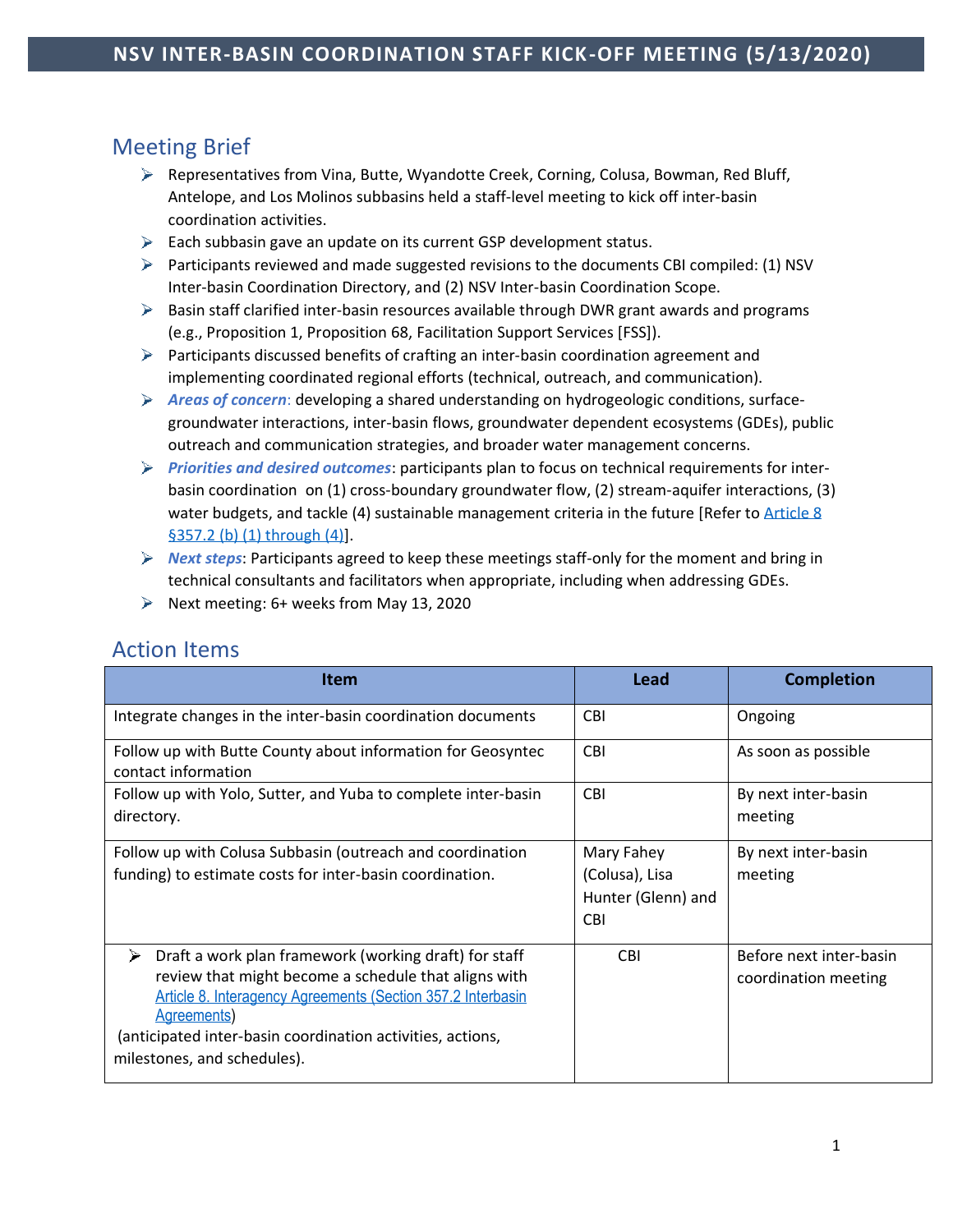| <b>Item</b>                                                                   | Lead       | <b>Completion</b>                               |
|-------------------------------------------------------------------------------|------------|-------------------------------------------------|
| Research and compile example voluntary inter-basin<br>coordination agreements | <b>CBI</b> | Before next inter-basin<br>coordination meeting |
| Draft of 2-pager for inter-basin coordination                                 | CBI        |                                                 |

# Summary

### **Meeting Purpose and Introduction**

This was the first meeting of the Northern Sacramento Valley (NSV) inter-basin coordination group. The group aims to foster improved and coordinated groundwater management across NSV subbasins. GSA representatives from NSV subbasins – Vina, Butte, Wyandotte Creek, Corning, Colusa, Bowman, Red Bluff, Antelope, and Los Molinos – met for the purposes of:

- Sharing the statuses of GSP development for the various subbasins
- Identifying each subbasin's funding support available for inter-basin coordination
- Obtaining contact information NSV GSAs/subbasins
- Identifying and considering the need for and opportunities to support inter-basin coordination

#### Meeting Materials

- 1. Draft NSV Inter-basin Coordination Directory
- 2. Draft NSV Inter-basin Coordination Scope

These documents are intended to help GSAs share information to facilitate identifying and leveraging resources across the NSV

#### **GSP Development Status**

Each subbasin gave an update on its current GSP development status. Staff from other basins had the opportunity to ask clarifying questions.

- **Los Molinos, Antelope, Red Bluff, and Bowman Subbasins** started their GSP development process in February with Luhdorff & Scalmanini Consulting Engineers (LSCE). The Tehama County Flood Control and Water Conservation District (FCWCD) serves as the GSA for these subbasins. The Consensus Building Institute (CBI) is in the lead for community outreach and engagement and has been developing a Communications and Engagement (C&E) Plan with the GSA's Groundwater Commission ad hoc group. Tehama County FCWCD is also in the process of setting up meetings for other ad hoc groups comprised of 3-4 Groundwater Commissioners each on topics such as outreach and engagement, modeling, Groundwater Dependent Ecosystems (GDEs), and Data Management System (DMS).
- **Corning Subbasin** recently hired Montgomery & Associates for GSP completion. There are two GSAs in the subbasin – the Tehama County FCWCD overlying the Tehama County portion of the subbasin, and the Corning Subbasin GSA overlying the Glenn County portion of the subbasin. The two GSAs entered into a Memorandum of Understanding (MOU) to collaborate on the development of a single GSP for the subbasin. The MOU created the Corning Subbasin Advisory Board (CSAB), which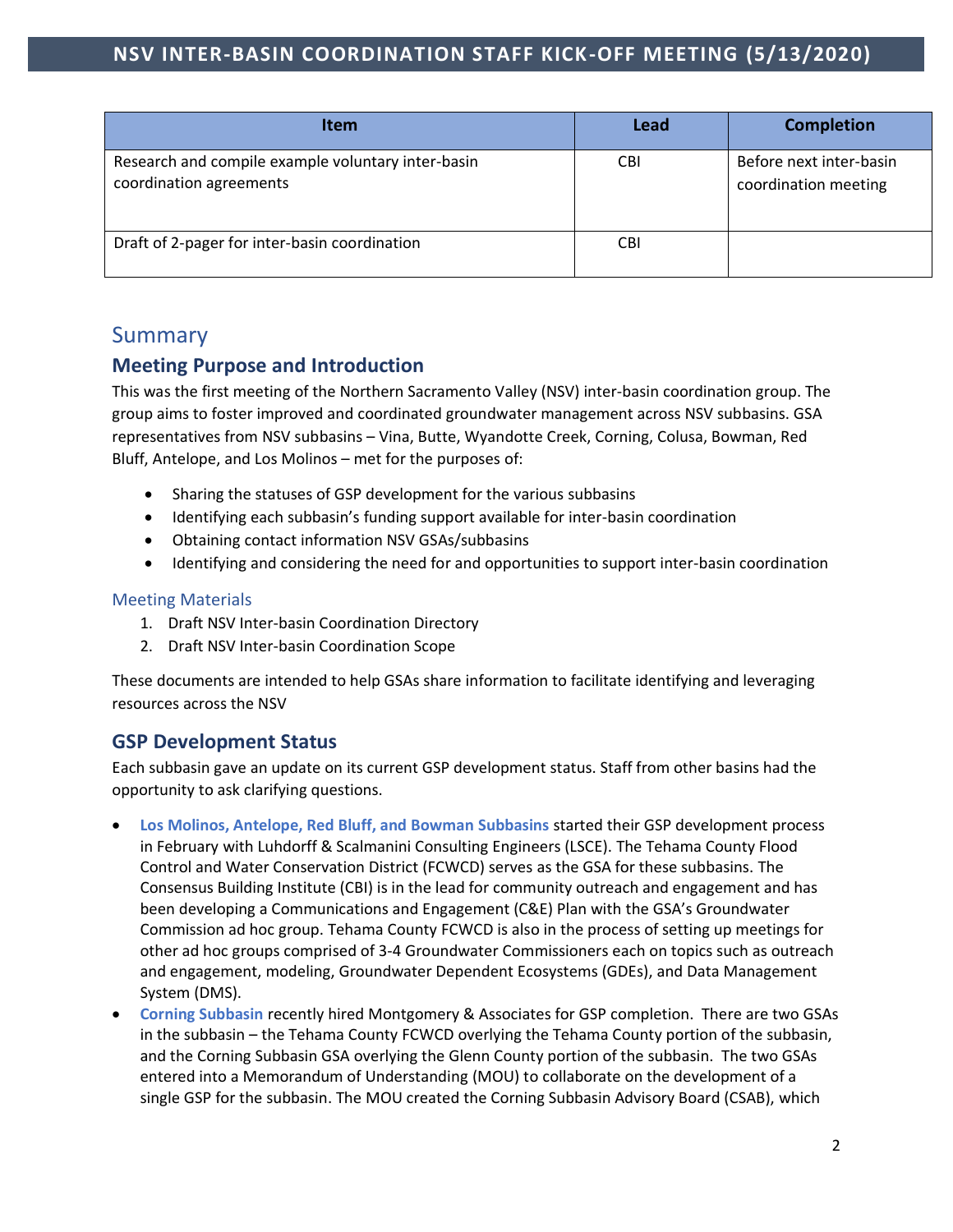the consulting team facilitates. The consulting team is working with the CSAB on draft chapters and the Hydrogeologic Conceptual Model (HCM). The CSAB started meeting in April, and meets on the first Wednesday of month from 1:30-3:30 (virtual for now). For meeting information, presentations, and agendas go to [www.corningsubbasingsp.org.](http://www.corningsubbasingsp.org/)

- **Colusa Subbasin** is working on the Basin Setting portion of GSP development. Davids Engineering is under contract for basin setting and GSP completion. Colusa has been calibrating the model and is beginning discussions around minimal thresholds, measurable objectives, and sustainability goals. Colusa Groundwater Authority (CGA) and Glenn Groundwater Authority (GGA) recently held a joint board meeting to continue exchanging information. The CGA and GGA each have a Technical Advisory Committee which generally meet jointly and will likely be meeting monthly over the next year. The CGA and GGA finalized an MOU clarifying how they will collaborate on the development of the Colusa Subbasin GSP.
- **Vina, Butte, and Wyandotte Creek Subbasins (Butte County reps)** are working on the Basin setting portion of each subbasin's plan. The Basin Setting contract ends 6/30/20. Draft results are in the process of being revised and presented to the Butte Subbasin Advisory Board (4/23/20), the Vina Stakeholder Advisory Committees (5/19/20), and at a Wyandotte Creek public workshop scheduled for 6/23/20. Draft Basin Setting chapters will be available for public review and comment in July. Contracts for GSP completion are pending with Geosyntec for Vina and Wyandotte Creek Subbasins and Davids Engineering for Butte Subbasin. Execution of these contracts is anticipated in late May.

#### Scope and Budget for Coordination

Each subbasin gave an update on their resources available for inter-basin coordination. Staff from other subbasins had the opportunity to ask clarifying questions.

Note the CA Department of Water Resources (DWR) allocates resources for its Facilitation Support Services (FSS) on an annual basis to assess and develop task orders accordingly. Further, there is a caveat for the FSS contractor Stantec's process—subbasins can only utilize facilitators that are part of the DWR-Stantec roster.

- **Los Molinos, Antelope, Red Bluff, and Bowman Subbasins** recently received a DWR grant for FSS for Red Bluff, Antelope, and Los Molinos Subbasins that includes support for inter-basin coordination. Although Bowman Subbasin is designated as very low priority, DWR and Tehama County FCWCD allowed resources to be used since prior to the last round of basin reprioritization, it had been prioritized as "medium priority" and subject to SGMA. LSCE is working on finalizing its scope of work, which will be completed in the second half of June.
- **Corning Subbasin** is working on how resources will be defined or allocated for inter-basin coordination. Their overall budget for outreach and engagement activities allows for flexibility. Corning also included funding for technical support for inter-basin coordination in its contract with Montgomery and Associates (M&A).
- **Colusa Subbasin** did not allocate outreach funds specifically for inter-basin coordination; they agreed to discuss with their consultant team to develop an estimate for inter-basin coordination. The Colusa representative would like its facilitators (Dave Ceppos, CSUS CCP) to be involved in this inter-basin coordination process. Depending on how the group decides to move forward, the subbasin's facilitator may spearhead the process.

*Suggestion:* Potential periodic facilitator check-ins.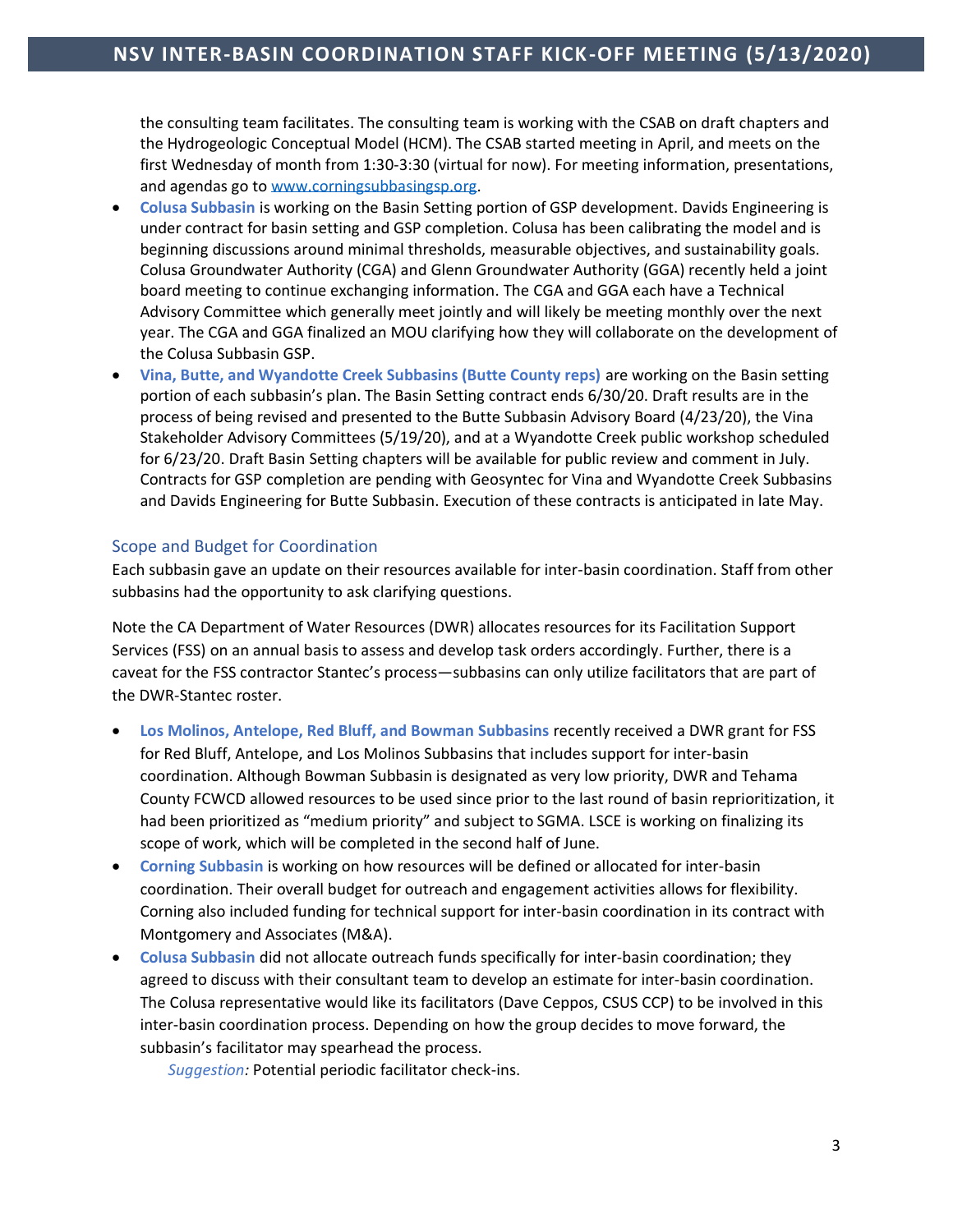• **Vina, Butte, and Wyandotte Creek Subbasins**: The inter-basin coordination funding is currently through DWR's Facilitation Support Services (FSS) Program. The specific tasks in each subbasin's consultant contracts with Davids Engineering and Geosyntec remain pending.

#### Discussion: Other Opportunities for Coordination

The group discussed potential opportunities and the need for additional coordination outreach and/or technical work. Participants indicated the NSV inter-basin coordination group should begin to think about what type of work gets done individually by subbasin vs. what tasks can follow a more centralized effort. Attendees suggested assessing what needs to be done, at what scale, and what mechanisms to utilize.

#### **Inter-basin Coordination Requirements, Key Issues, & Approach**

To help explore key coordination issues to address, the group referred to the GSP Emergency [Regulations, Article 8: Interagency Agreements](https://groundwaterexchange.org/wp-content/uploads/2018/07/GSP-Regs-Art-8-Interagency-Agreements.pdf) (§357.2).

#### Voluntary Inter-basin Coordination Agreement

Participants discussed potential benefits of preparing voluntary inter-basin coordination agreement as a part of GSP development. A voluntary agreement would be beneficial for DWR and the public to understand how the GSAs coordinate, and it would allow the group to coordinate in areas of uncertainty or concern. It would be important to delineate a process and document technical discussions, particularly regarding the well-documented surface water and groundwater interactions in the North Sacramento Valley. CBI could work on gathering this information and creating a draft agreement. Butte County and Tehama County FCWCD expressed they support drafting this agreement.

#### Coordination Moving Forward

Representatives from the various subbasins identified three types of inter-basin coordination efforts needed moving forward: technical coordination and outreach and engagement.

- **Technical**. This type of coordination, outlined in Article 8 (§357.2) includes discussions related to (1) cross-boundary groundwater flow, (2) stream-aquifer interactions, (3) water budgets, and (4) sustainable management criteria and monitoring network. Butte County staff indicated these first three technical pieces could be easily described and included in the GSPs, which would help demonstrate high-level coordination for NSV subbasins. However, Butte County described some limitations of its Butte Basin Groundwater Model particularly pertaining to inter-basin flow along the Sacramento River. Inter-basin coordination could help close that data gap. Tehama County stated it will likely use the SVSim model. Colusa is using the C2VSim Beta2 model (2019 release); Corning is considering this model as well. M&A collecting data and presented the information to the CSAB on June 3, 2020. The CSAB recommended moving forward with the C2VSim model.
- **Outreach and engagement**. Some representatives suggested developing a regional education and engagement project. For example, the NSV could implement a regional workshop or outreach meeting, building on past regional outreach projects starting with Basin Setting updates. The group could create a consolidated 2-3-page short and accessible pamphlet or newsletter for interested parties. This document could be accompanied by a more comprehensive document or could link to existing websites. Since Tehama County needs a couple extra months to get Basin Setting results, and Butte County will be working with advisory groups on GSP chapter development through the fall, the group could explore the possibility of convening an event in the Fall (e.g., October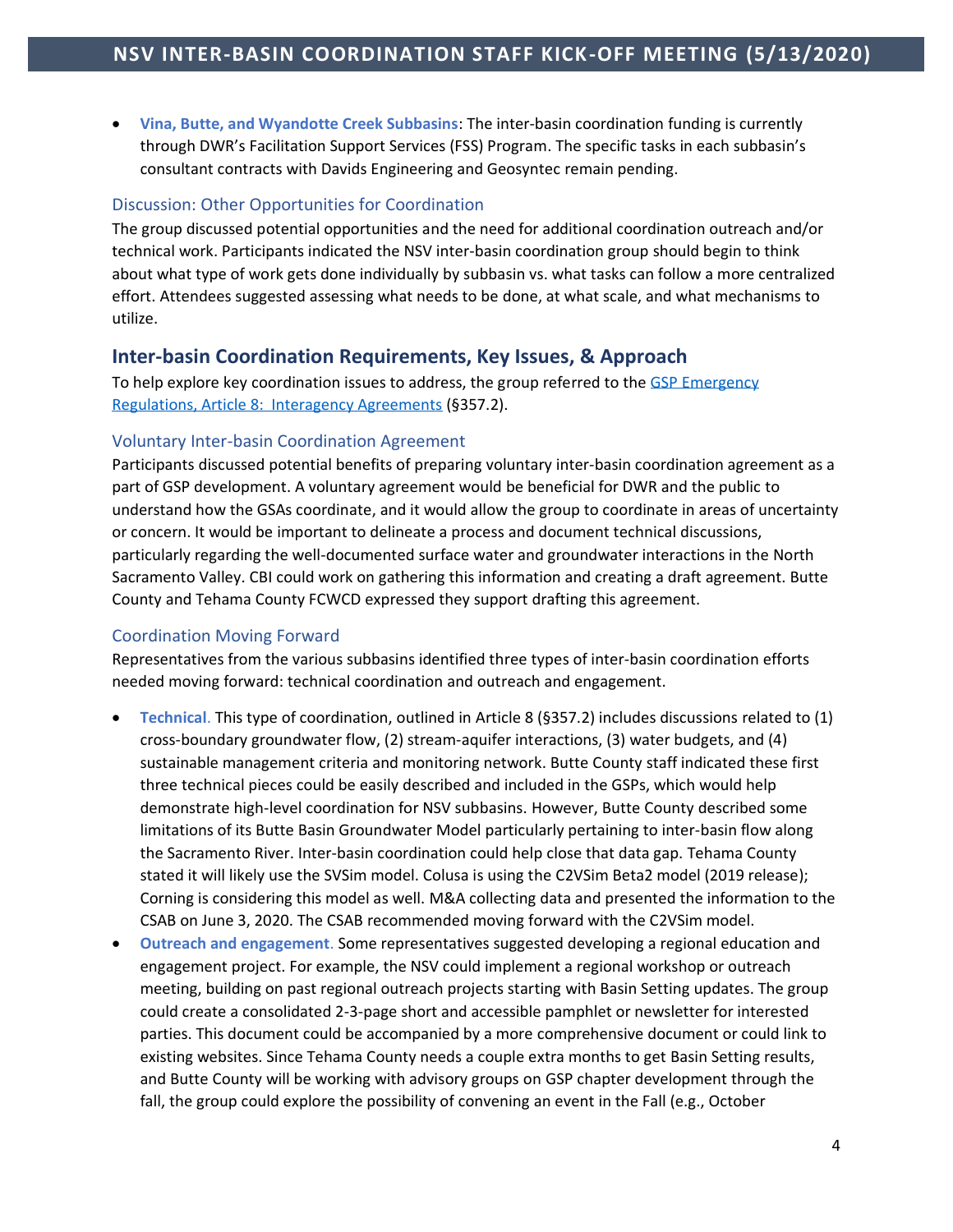workshop). In that way, the funding could be utilized before December. There was some concern about level of effort, available time, and resources needed to implement this idea. A regional workshop may require obtaining additional capacity and funding. Moreover, all subbasins already publicly share information through their websites, and the group could tap into existing regional venues (e.g., the IRWM group).

### **Brainstorm: Key Issues/Areas of Concern for Inter-Basin Coordination**

Subbasin representatives identified a series of issues and areas of concern including:

- **Inter-basin geology and hydrology.** Establishing common understanding of the geology and hydrology of the basins per §357.2 (b)(3).
- **Inter-basin flows**. Estimating groundwater flow across basin boundaries, including consistent and coordinated data, methods, and assumptions. Implications for beneficial users and how to communicate with stakeholders. It is helpful that most are working with overlapping consulting firms.
- **Groundwater Transfers.**
- **Groundwater-surface water**. Estimating surface-groundwater interactions (stream-aquifer) at subbasin boundaries and impacts on surface water supplies.
- **Groundwater Dependent Ecosystems**. Coordinate in the analysis of the river ecosystems between all subbasins along the Sacramento River.
- **Stakeholder concerns.** Addressing broader water management issues from environmental and groundwater stakeholders, particularly in Butte County (i.e., high anxiety in Vina Subbasin and some in Butte).
- **Different Regulations and Conditions**. Addressing concerns and mistrust in Corning (GCID). Constituents who own land in multiple basins (or are interested in purchasing land) are concerned about different regulations.
- **Public Outreach and Communication**: Debunking misinformation, explain basin setting, etc. could be regional education and communication project.

### **Priorities and Desired Outcomes:**

The group decided to initially focus on the first three technical coordination requirements – §357.2 (b)(1) through (3); then later focus on §357.2 (b)(4) – sustainable management criteria (SMC).

GSA representatives shared other specific priorities, including:

- **Butte County.** Their first priority would be to finalize water budget numbers, which includes understanding inter-basin flows and interactions at basin boundaries. The NSV inter-basin group should work together to obtain and consolidate that data to understand inter-basin flows. Information is fairly available for Colusa, Vina, Butte, and Wyandotte Creek. Corning Subbasin expects it will be ready relatively soon. Butte County's longer term GSP priority is developing its Sustainable Management Criteria. Depending on how SMC evolve, making significant changes might require a regionally coordinated modeling effort.
- **Corning Subbasin.** Representatives were not ready to share much about their priorities for interbasin coordination yet. They conveyed that their priorities resonated with Butte County's statements. They would like to make sure water budgets/stream interactions are coordinated consistently across subbasins. Since the consultant working in Corning is different from the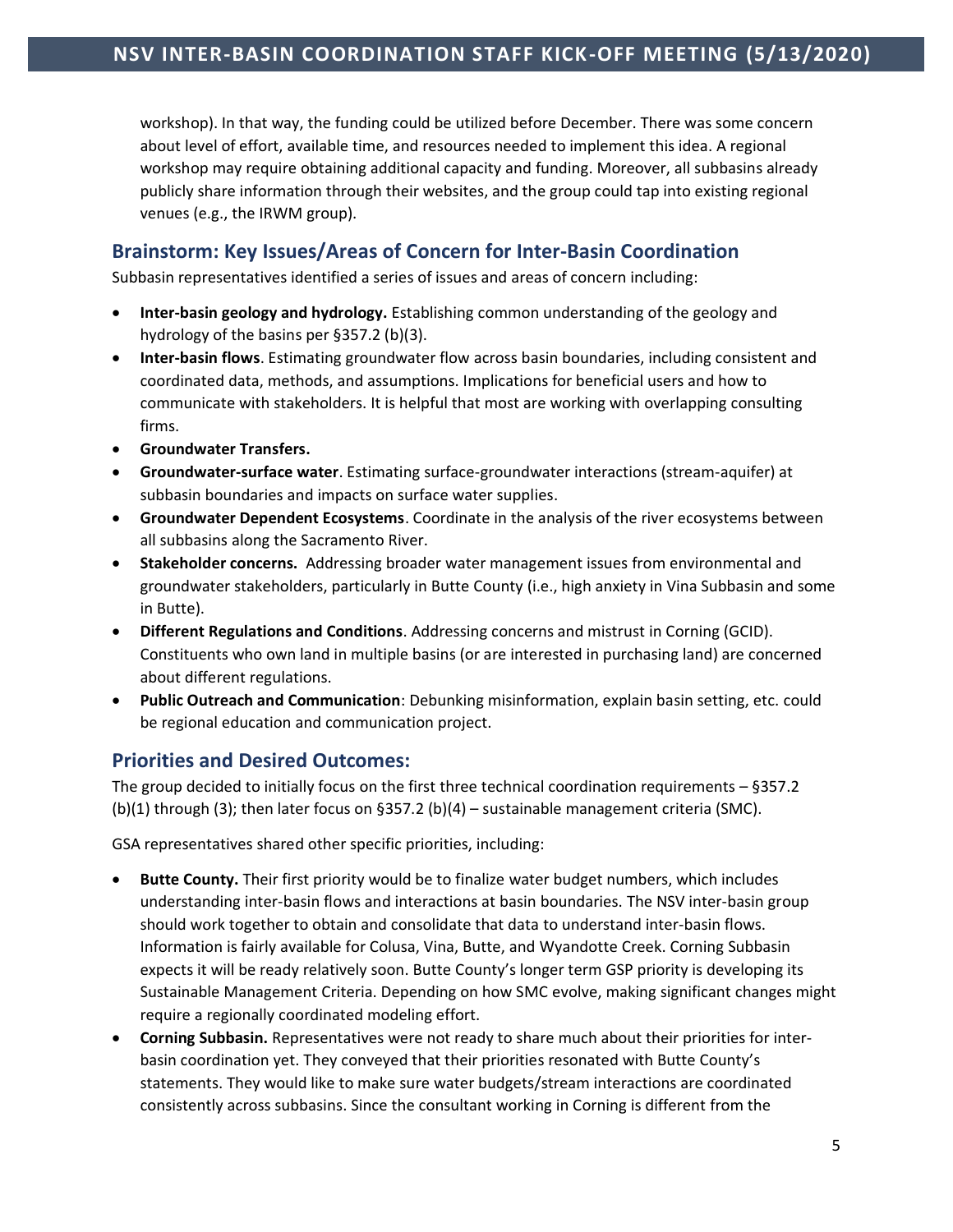consultant in Tehama County's other basins, there was some expressed concern about data management systems (DMS) matching with DMS' developed in other subbasins. They indicated public outreach efforts should be coordinated and aligned across subbasins. They also expressed interest in a regional outreach and participation strategy, prompting representatives to think about ways to refine inter-basin coordination and communication.

• **Colusa Subbasin**. The GSA representative indicated this was a helpful preliminary discussion and would like to get feedback from their respective GSA consultants and boards. The representative conveyed interest in exploring joint stakeholder communication and outreach efforts. For instance, the GSAs could develop a 2-page document briefly describing all the subbasins in the region working together (brief description of the GSAs, website information for each subbasin, and the stages and approach for GSP development); this document could be distributed at meetings and posted on various websites.

#### Future Discussions

The group identified future focused topics for discussion, including:

- Determining how to move towards comparing and synchronizing water budgets across the basins (consultants/technical level).
- Groundwater Dependent Ecosystems (GDEs) (technical level coordination)
	- $\circ$  Mechanism question: would it be beneficial to bring technical team together?
	- $\circ$  Concerns: meetings are highly intensive in terms of resources and time. Ideas:
		- Provide template to consultants and organize how to **harvest information**  a.
		- Avoid time and resource intensive conversations
		- **Develop template/framework** to aid discussions

### **Next Steps**

(Refer to the Action Items section for specific next steps)

- Tehama County suggested their technical consultant could contact the Butte County technical consultant (Christina) and share a quick update on modeling.
- Representatives agreed they would like to keep inter-basin coordination efforts contained to staff, with periodic meetings at key milestones. They would like to potentially include technical consultants when discussing water budgets and stream-aquifer interactions. Tehama County indicated they expect they will be ready to bring in technical consultants approximately in July or August.
- Next meeting: **Participants agreed that the next inter-basin coordination meeting should occur in approximately 6 weeks, around the end of June.**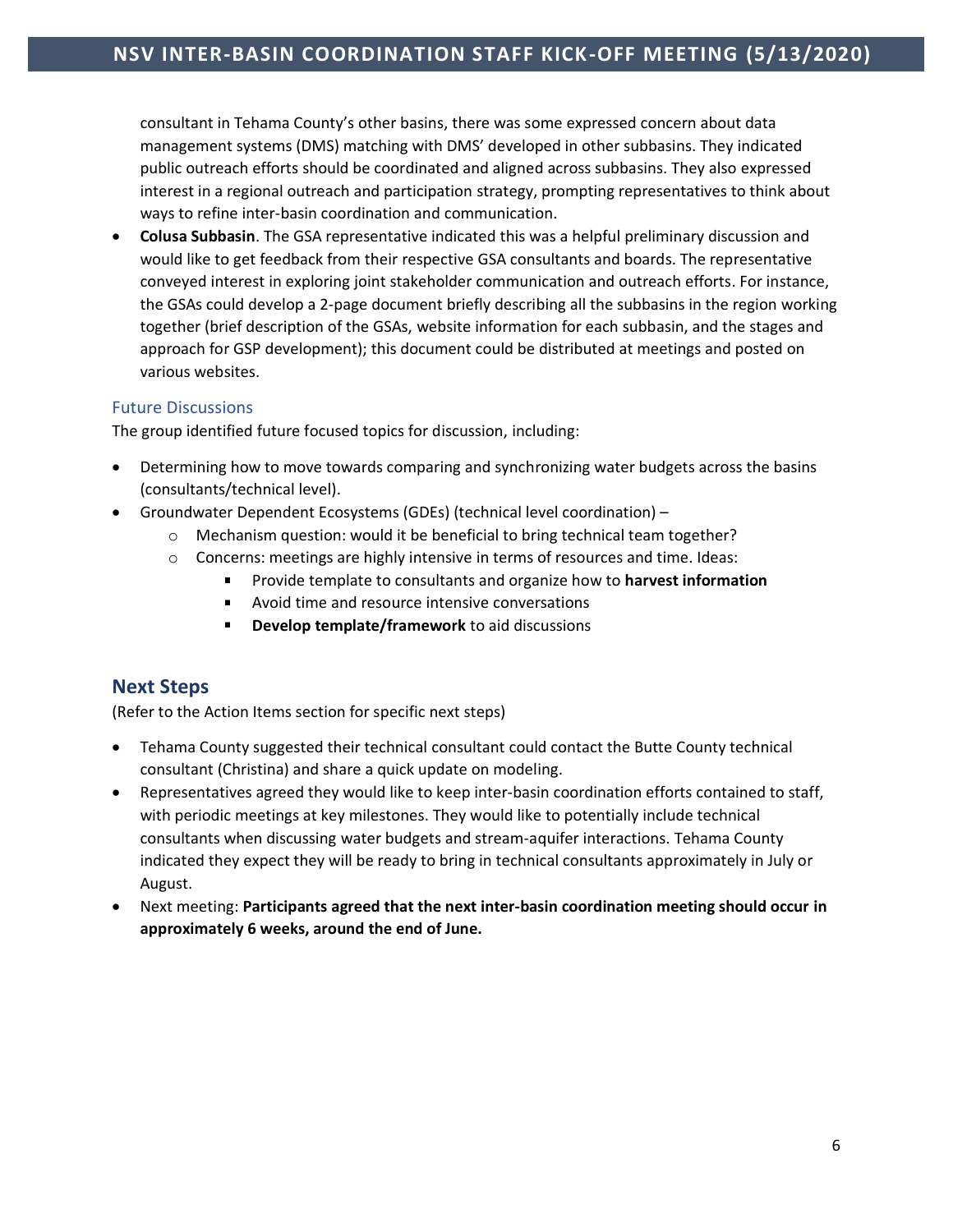### **GSP Development Status Update and Support of Inter-Basin Coordination**

(Refer to the NSV Inter-basin Coordination Directory document for more information on subbasins and point-of-contacts)

| <b>Subbasin</b>        | Adjacent                               | Governance                                                                                      | <b>GSP Status</b>                                                                        | <b>Consultants &amp; Coordination Support</b>                     |
|------------------------|----------------------------------------|-------------------------------------------------------------------------------------------------|------------------------------------------------------------------------------------------|-------------------------------------------------------------------|
|                        | <b>Subbasins</b>                       |                                                                                                 |                                                                                          |                                                                   |
| Bowman                 | Anderson, S Battle<br>Creek, Red Bluff | • [1 GSA]: Tehama County FCWCD                                                                  | • 1 GSP per subbasin.                                                                    | • Technical: Luhdorff & Scalmanini Consulting<br>Engineers (LSCE) |
| Antelope               | Red Bluff, Los                         | • Advisory Group: Groundwater Commission                                                        | • Near-Term Work: communication &                                                        |                                                                   |
|                        | Molinos, Bend                          |                                                                                                 | engagement plan; groundwater dependent                                                   | • Facilitation: Consensus Building Institute                      |
| <b>Los Molinos</b>     | Antelope, Red Bluff,<br>Corning, Vina  |                                                                                                 | ecosystems (GDE), modeling, data<br>management system (DMS); will have basin             | (CBI)                                                             |
| <b>Red Bluff</b>       | Bowman, Antelope,                      |                                                                                                 | settings in a couple more months                                                         | • Inter-B Coord Support: DWR FSS - distinct                       |
|                        | Los Molinos,                           |                                                                                                 |                                                                                          | allocated funds (for A, LM, and RB                                |
| <b>County Website</b>  | Corning, Bend                          |                                                                                                 | • Model: SVSim                                                                           | subbasins); Funds also for Bowman Subbasin                        |
| (pending)              |                                        |                                                                                                 |                                                                                          | under DWR GSP Development grant                                   |
| Corning                | Los Molinos, Red                       | • [2 GSAs via MOU]: Tehama County FCWCD and Corning                                             | • 1 GSP for whole subbasin                                                               | • Technical and Facilitation: Montgomery &                        |
|                        | Bluff, Vina, Butte,<br>Colusa          | Subbasin GSA (Glenn County)                                                                     |                                                                                          | Associates (M&A)                                                  |
|                        |                                        | • Advisory Group: Corning Subbasin Advisory Board                                               | • Near-Term Work: hydrogeologic conceptual<br>model (HCM); modeling; draft water budgets | • Inter-B Coord Support: M&A - distinct                           |
|                        |                                        |                                                                                                 |                                                                                          | allocated funds; DWR GSP Development                              |
|                        |                                        |                                                                                                 | · Model: Proposed: C2VSim Beta2 Model (2019                                              | grant general funding may be available; may                       |
| Website                |                                        |                                                                                                 | release)                                                                                 | pursue other funding                                              |
| Colusa                 | Corning, Butte, Yolo                   | • [2 GSAs via MOU]: Glenn Groundwater Authority (GGA)<br>and Colusa Groundwater Authority (CGA) | • 1 GSP for whole subbasin                                                               | • Technical: Davids Engineering                                   |
|                        |                                        |                                                                                                 | • Near-Term Work: model calibration; sustainable                                         | • Facilitation: Sacramento State University                       |
|                        |                                        | • Advisory Group: Joint CGA/GGA Tech Advisory Committee                                         | management criteria (SMC) components                                                     |                                                                   |
| Websites               |                                        |                                                                                                 |                                                                                          | • Inter-B Coord Support: Non-dedicated                            |
| (Glenn)   (Colusa)     |                                        |                                                                                                 | • C2VSim Beta2 Model (2019 release)                                                      | outreach funds (working on allocation<br>estimate)                |
| Vina                   | Los Molinos,                           | • [2 GSAs]: Vina GSA and Rock Creek RD GSA                                                      | • 1 GSP per subbasin                                                                     | • Technical: Geosyntec [Vina & Wyandotte];                        |
|                        | Corning, Butte,                        |                                                                                                 |                                                                                          | Davids Engineering [Butte]                                        |
|                        | <b>Wyandotte Creek</b>                 | • Advisory Group: Vina Stakeholder Advisory Committee                                           | • Near-Term Work: basin setting; water budget                                            |                                                                   |
| Website                |                                        |                                                                                                 | scenarios; management area(s) decision                                                   | • Facilitation: Consensus Building Institute<br>(CBI)             |
| <b>Butte</b>           | Colusa, Corning,                       | • [11 GSAs via Cooperation Agreement]: Butte County,                                            | • Model: Butte Basin Groundwater Model                                                   |                                                                   |
|                        | Vina, Wyandotte                        | Richvale ID, Western Canal WD, Butte WD, Biggs West                                             | (BBGM) using Interbasin Water Flow Model                                                 | • Inter-B Coord Support: DWR GSP                                  |
|                        | Creek, Sutter                          | Gridley WD, City of Biggs, City of Gridley, RD 1004, RD                                         | (IWFM) platform, 2020 update and                                                         | Development grant - distinct allocated funds                      |
|                        |                                        | 2106, Glenn County, CGA                                                                         | recalibration.                                                                           |                                                                   |
| Website                |                                        | • Advisory Group: Butte Subbasin Advisory Board                                                 |                                                                                          |                                                                   |
| <b>Wyandotte Creek</b> | Butte, Sutter, N.                      | • [1 GSA via JPA]: Wyandotte Creek GSA                                                          |                                                                                          |                                                                   |
|                        | Yuba                                   |                                                                                                 |                                                                                          |                                                                   |
| Website                |                                        | • Advisory Group: none.                                                                         |                                                                                          |                                                                   |